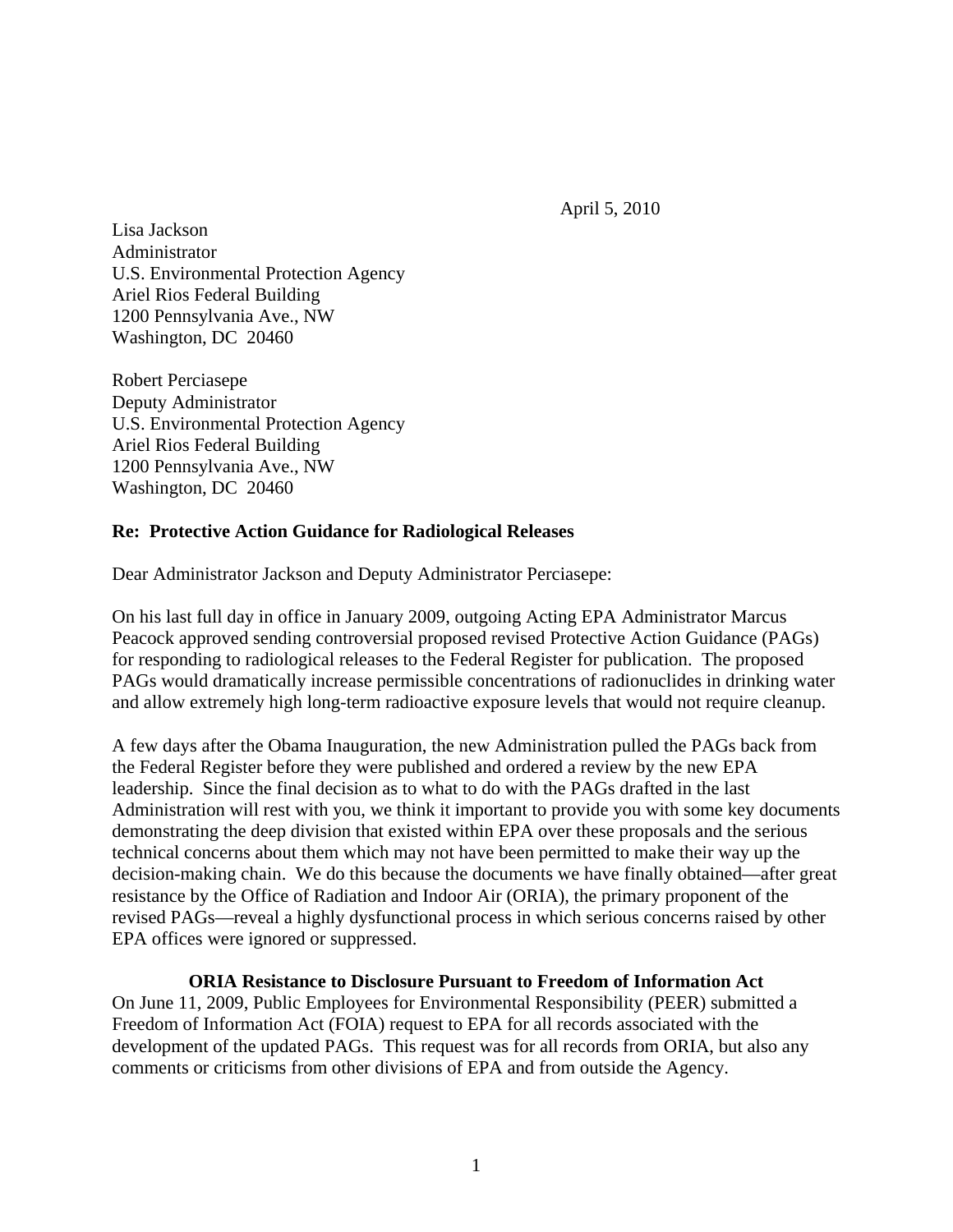EPA failed to respond to the FOIA request by the statutory deadline. On July 15, the Agency wrote us indicating it would need an additional sixty days to provide all of the documents requested. The following day, EPA notified PEER that it would do a rolling production of documents, beginning August 10. No responsive documents were provided by August 10, nor by sixty days from the July 15 commitment to provide all the requested records within that time. On September 17, PEER filed an administrative appeal. EPA failed to respond to the appeal within the statutory time period. PEER therefore filed suit under FOIA in the U.S. District Court for the District of Columbia on October 28, 2009. Only under pressure of that lawsuit has EPA finally begun in the last couple of months releasing the documents that should have been provided nine months ago.

A review of the released documents suggests why there may have been such resistance at ORIA to their disclosure. They show a decision-making process gone awry. Substantive concerns raised by the Office of Superfund Remediation and Technology Innovation (OSRTI), among others, about the appropriateness and protectiveness of ORIA's proposals to markedly weaken drinking water and/or long-term cleanup standards were routinely ignored or viewed as problems to be overcome by trying to pressure the other offices to go along with ORIA's proposed relaxation of protections. Political factors appear to have outweighed scientific or environmental concerns.

#### **The Central Concerns**

The proposed PAGs would apply, by their own terms, to a wide range of radioactive releases; indeed, to any release of radioactivity for which a protective action might be contemplated. Two key components of the PAGs were: (1) proposed standards for how much radioactivity would be permitted in drinking water for one or more years after the initial release, without requiring some action to protect the public that would allow thousands of times higher radionuclide concentrations than permitted under the Safe Drinking Water Act (SDWA), and (2) proposed guidance for long-term cleanup standards for the late phase after a release, an approach called "optimization" that would allow use of cleanup "benchmarks" orders of magnitude more lax than anything EPA had previously considered protective, undermining in particular EPA's CERCLA (Superfund) standards.

The concerns about these proposed radical departures from EPA past practice, and their potential to undermine EPA existing programs, are summarized in a January 23, 2009 email from the EPA Office of General Counsel (OGC), included here as Attachment I, which states:

Notwithstanding the statement in the disclaimer that this guidance doesn't affect CERCLA and SDWA, the option of using this approach does have an effect. Many things in this guidance are very inconsistent with our remedial action program and the statute, NCP and existing guidance we use in that program. The approach in this guidance is not confined to just short-term emergencies, could undermine what we do at NPL sites (especially federal facility ones involving DOE), how we determine protectiveness, and how we use ARARs like MCLs under the SDWA.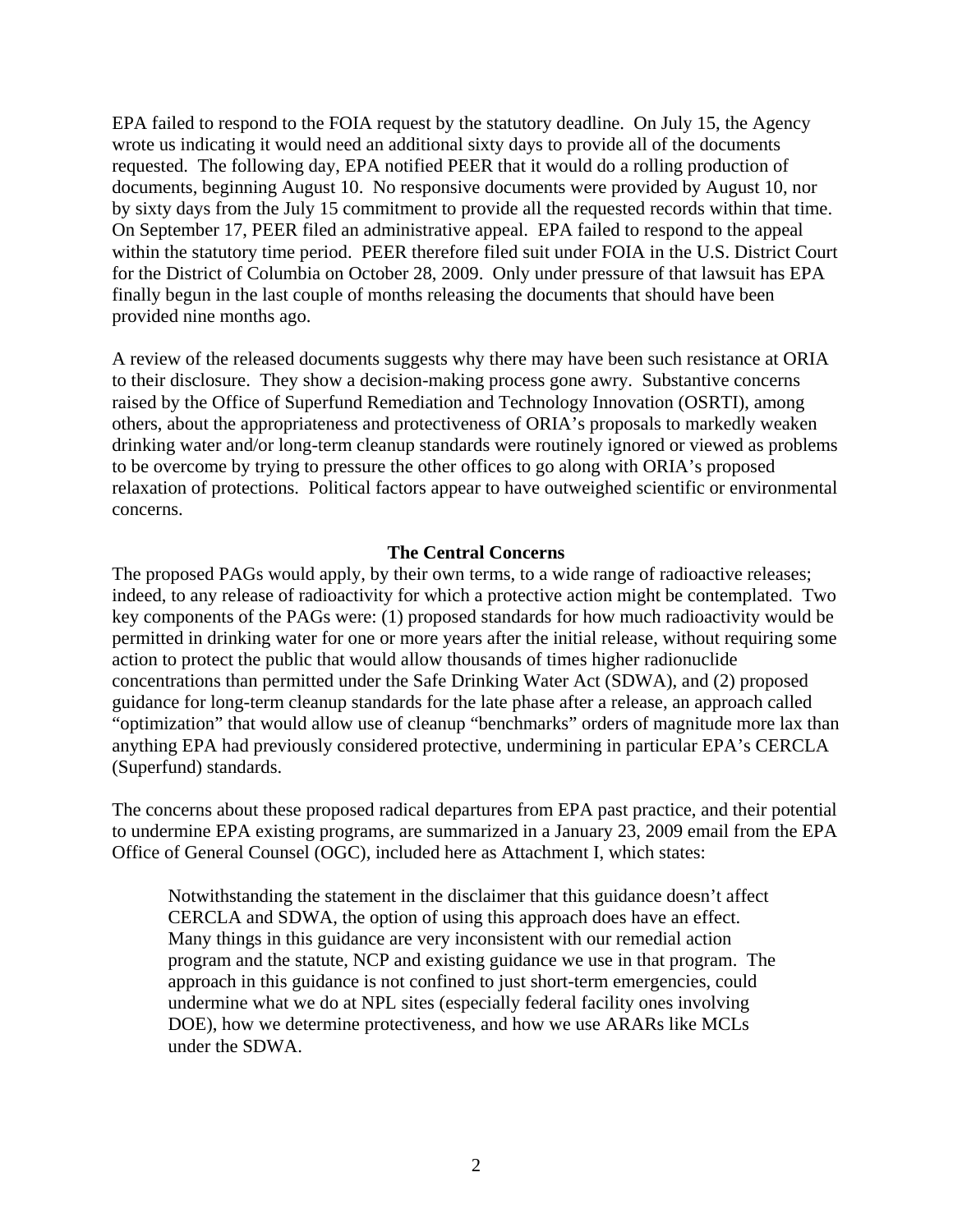The OGC email notes that the proposed PAG guidance for drinking water in the intermediate phase would allow radionuclide concentrations that are orders of magnitude higher than the Maximum Copntaminant Levels (MCLs) permitted under the Safe Drinking Water Act:

As I understand it, this guidance would allow cleanup levels that exceeds MCLs by a factor of 100, 1000, and in two instances 7 million, and there is nothing to prevent those levels from being the final cleanup achieved (i.e., it's not confined to immediate response or emergency phase).

Additionally, the proposed long-term cleanup standards in the PAGs are a hundred to a thousand times higher than the outer limit of EPA's historically acceptable risk range, far beyond what EPA traditionally has deemed protective of health and the environment:

Similarly, we typically use 15 *millirems* as the level that's within the NCP's cancer risk range – levels in this guidance measured in *rems* probably would make DOE/PRPs [Department of Energy/Principal Responsible Parties] happy but would not be considered protective by our CERCLA remedial program standards and would undermine our Superfund cleanup decisions, as well as oversight and enforcement (including potentially both private party/cost recovery and federal facility agreements under CERCLA section 120). Having a simple phrase in the disclaimer that this doesn't affect Superfund will not keep DOE and others from using this document as a legal weapon (e.g., we are being arbitrary under CERCLA when ORIA has determined different cleanup levels that are protective). (Emphasis in original)

These concerns are explicated in more detail in formal comments submitted by EPA's Office of Solid Waste and Emergency Response (OSWER) Superfund Remedial Program, discussed below.

# **I. Proposed Weakening of Drinking Water Standards**

The Superfund Remedial Program prepared a series of spreadsheets comparing the proposed Drinking Water PAGs with the longstanding Safe Drinking Water Act MCLs, concluding that "a number of the ORIA PAG concentrations are thousands of times higher…(a few are over a hundred thousand times higher)." In the formal Comment Form, they point out that "Providing alternative drinking water in the intermediate phase should not be that difficult, the government has been doing it at sites and disaster areas for years." Yet the ORIA PAGs would force people to drink water with radionuclide concentrations thousands of times, or more, higher than the Safe Drinking Water levels, without protective actions like treatment or providing alternative water supplies. The Superfund Remedial Program concerns about the ORIA Drinking Water PAGs are enclosed as Attachment II.

They provided three set of tables comparing the ORIA proposed drinking water levels with the longstanding MCLs. The ORIA drinking water PAGs are called Derived Response Levels, or DRLs, and in the far right column of each spreadsheet they are compared with the MCLs. As one can see, the differences are extraordinary. Nickel-63 (Ni-63), for example, would be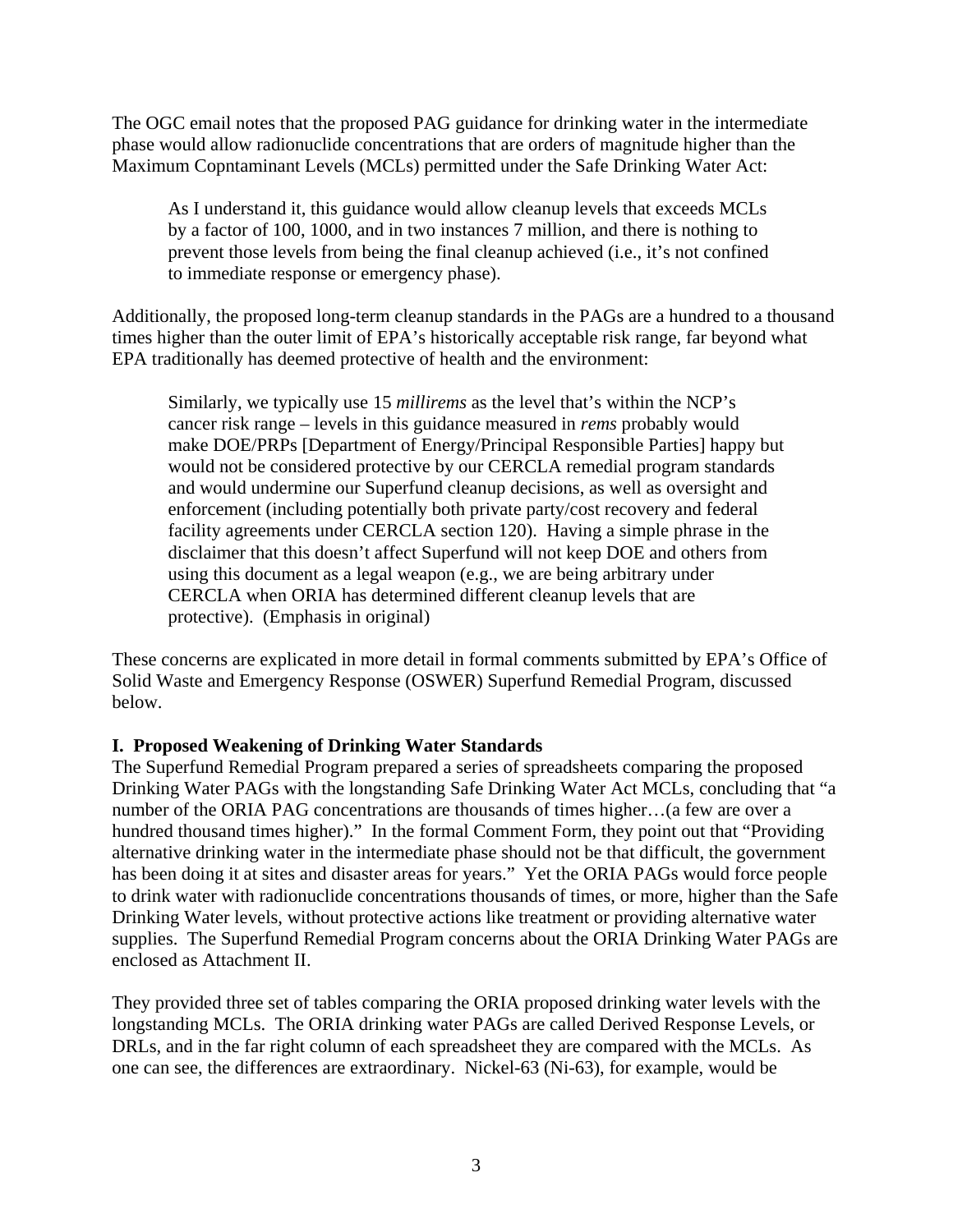allowed at 24,400 times the MCL level; Strontium-90 (Sr-90) at 841 times the MCL; Iodine-129 (I-129) at 1750 times higher than the Safe Drinking Water level; and so on.

As the Superfund Remedial Office notes on p. 3 of its explanation of the tables, if the factor by which the ORIA Drinking Water PAGs, the DRLs, exceed the Safe Drinking Water Act MCLs were 840, "then **1 month** of drinking 2 liters of water at DRL value will equal amount of exposure of drinking water at the MCL level for a lifetime (70 years)" and if the ratio were 25,500, "then **1 day** of drinking 2 liters of water at DRL value will equal amount of exposure of drinking water at the MCL level for a lifetime (70 years)." If the factor by which the PAG-DRL exceeds the MCLs were 127,750, "then drinking **1 glass** of water (12 ounces) at DRL value will equal amount of exposure" allowed under the Safe Drinking Water Act for a lifetime of exposure. (Emphases in original)

Thus, for example, drinking water at the concentrations ORIA proposed as permissible for Ni-63 for slightly more than a day would exceed the permissible radiation exposure for a member of the public from a lifetime of water consumption under the Safe Drinking Water Act. A month of drinking water with Sr-90 concentrations at the levels proposed by ORIA would permit exposure greater than a lifetime's permissible exposure under the Safe Drinking Water Act. A couple of weeks of drinking water with I-129 at the PAG level would be the equivalent of a lifetime's permissible exposure under the Safe Drinking Water Act. And so on. (It is important to note that ORIA proposed permitting people to drink water with these concentrations, without protective actions being taken, for a period of at least a year).

The dramatic weakening of drinking water standards for radionuclides, by orders of magnitude, was detailed by the Superfund Remedial Program, but those concerns were ignored by ORIA and it is not clear that this information ever worked its way up to the decision-makers.

# **II. Proposed Weakening of Long-Term Cleanup Standards**

ORIA proposed that EPA abandon its long practice of requiring contamination cleanup to levels within EPA's acceptable historic risk range of  $10^{-6}$  to  $10^{-4}$  (one in a million to one in ten thousand). Instead, ORIA proposed a process called "optimization" in which cleanup standards vastly higher could be chosen from a set of "benchmarks".

The material provided under FOIA makes clear that among those contemplated benchmarks were doses to the public in the  $1 - 10$  rem per year range, to be received year after year for decades. As OGC pointed out in the email quoted earlier, EPA's longstanding position had been that radiation doses above15 millirem (thousandths of a rem) were non-protective, exceeding the upper level of the acceptable risk range. Thus the optimization process proposed by ORIA could allow doses to the public a hundred to a thousand times higher than the upper level of the risk range, i.e., risks in the  $10^{-1}$  range (an extraordinary one or more cancers for every ten people exposed).

In its comments on the proposed ORIA PAGs, the Superfund Remediation Program (which is responsible for the standards for long-term cleanup of the nation's most contaminated sites), enclosed here as Attachment III, states about the proposed PAGs: